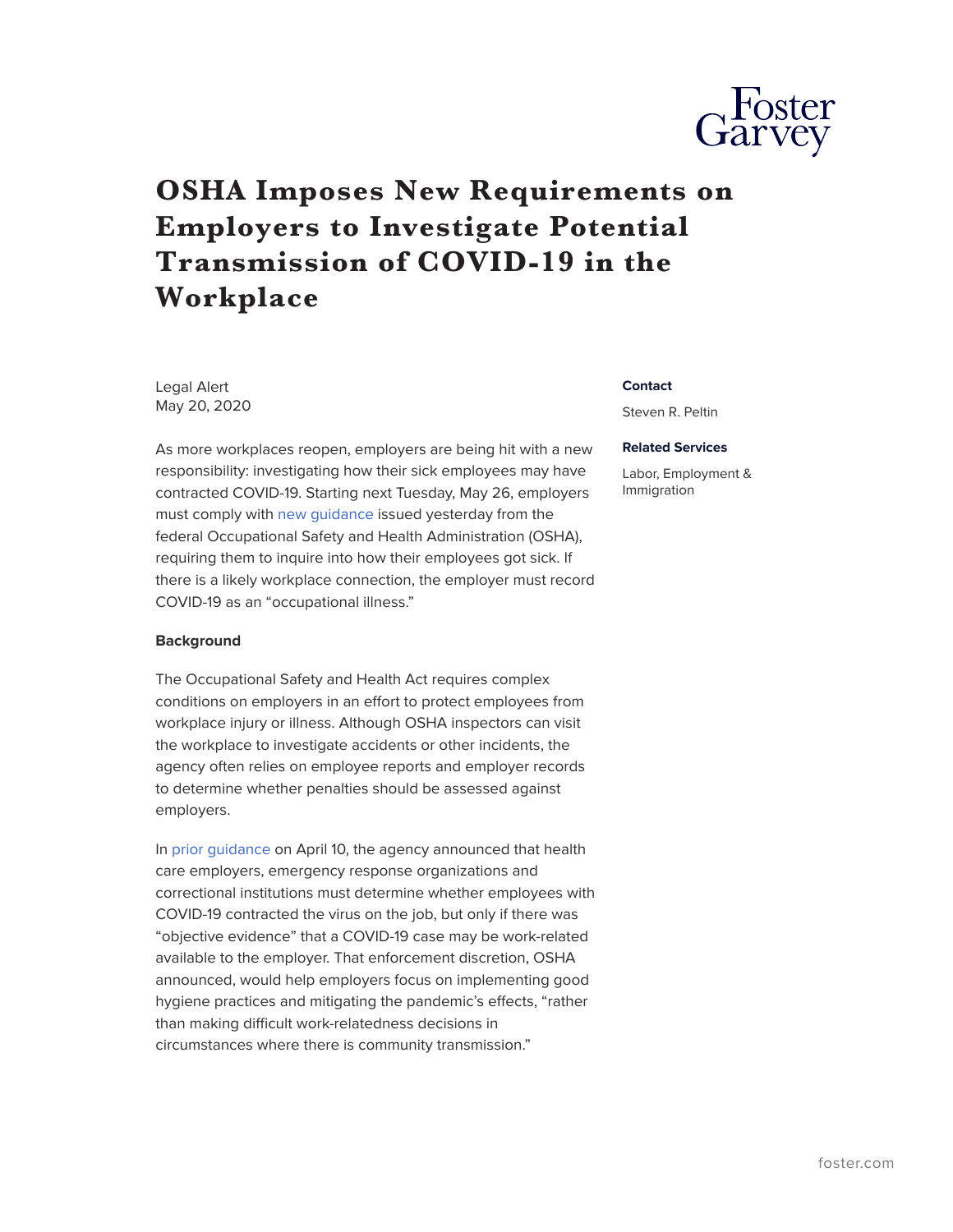

The agency followed up with an April 16 [enforcement memo](https://www.osha.gov/memos/2020-04-16/discretion-enforcement-when-considering-employers-good-faith-efforts-during), promising to consider employers' "good-faith" efforts to comply with OSHA standards, given the many difficulties due to the ongoing health emergency.

## **May 19 Guidance**

Now, with more workplaces reopening, OSHA has imposed on all but the smallest employers in every industry the obligation to investigate how COVID-19 positive employees may have contracted the virus. This mandate comes even as the agency acknowledges that given the nature of the disease and ubiquity of community spread, it is difficult to determine whether the virus is work-related.

Employers still must make a reasonable investigation. They do not have to undertake extensive medical inquiries, but should:

- Ask the employee how he or she believes the virus was contracted;
- Discuss with the employee their work and outside activities that may have led to the illness; and
- Check the work environment for exposure risks (noting if other workers got sick).

All the while, employers must respect employees' privacy and ensure the confidentiality of any medical and health information provided.

The employer must consider all information reasonably available at the time – and if the employer learns more later, that information must also be taken into account. Evidence weighing in favor of determining that an illness is work-related includes:

- Several cases developing among employees who work closely together;
- If the illness is contracted shortly after lengthy, close exposure to a particular customer or coworker who has a confirmed case; or
- If the employee's job duties require frequent, close exposure to the public where there is ongoing community transmission.

On the other hand, an illness is likely *not* work-related if:

■ The employee is the only one who contracts COVID-19 in work area, and the employee's job duties do not include frequent public contact; or